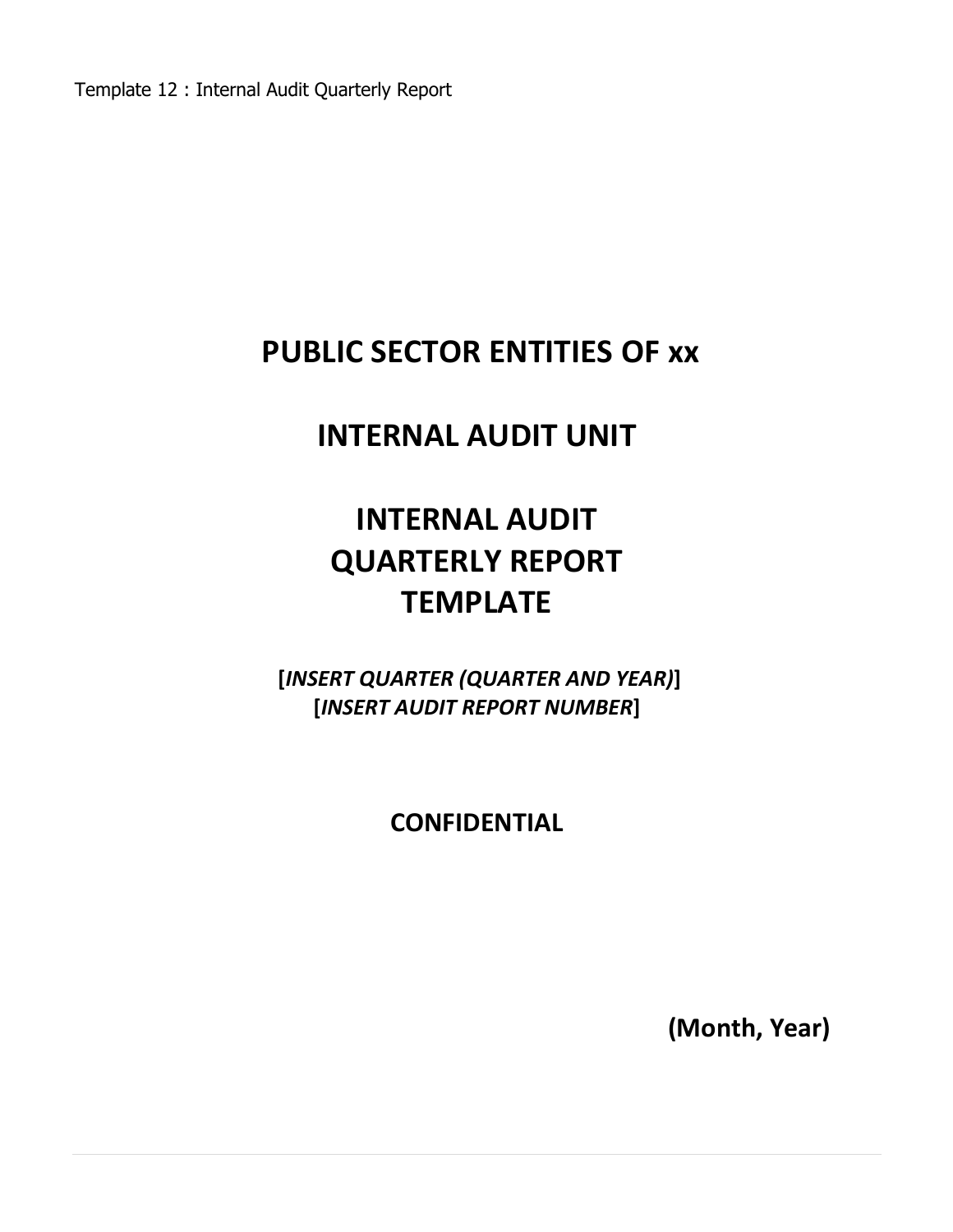## <span id="page-1-0"></span>**Report Recipients**

## <span id="page-1-1"></span>**Table 1: Distribution List**

| <b>Designation</b> | <b>For Action</b> | <b>For Information</b> |
|--------------------|-------------------|------------------------|
|                    |                   |                        |
|                    |                   |                        |
|                    |                   |                        |
|                    |                   |                        |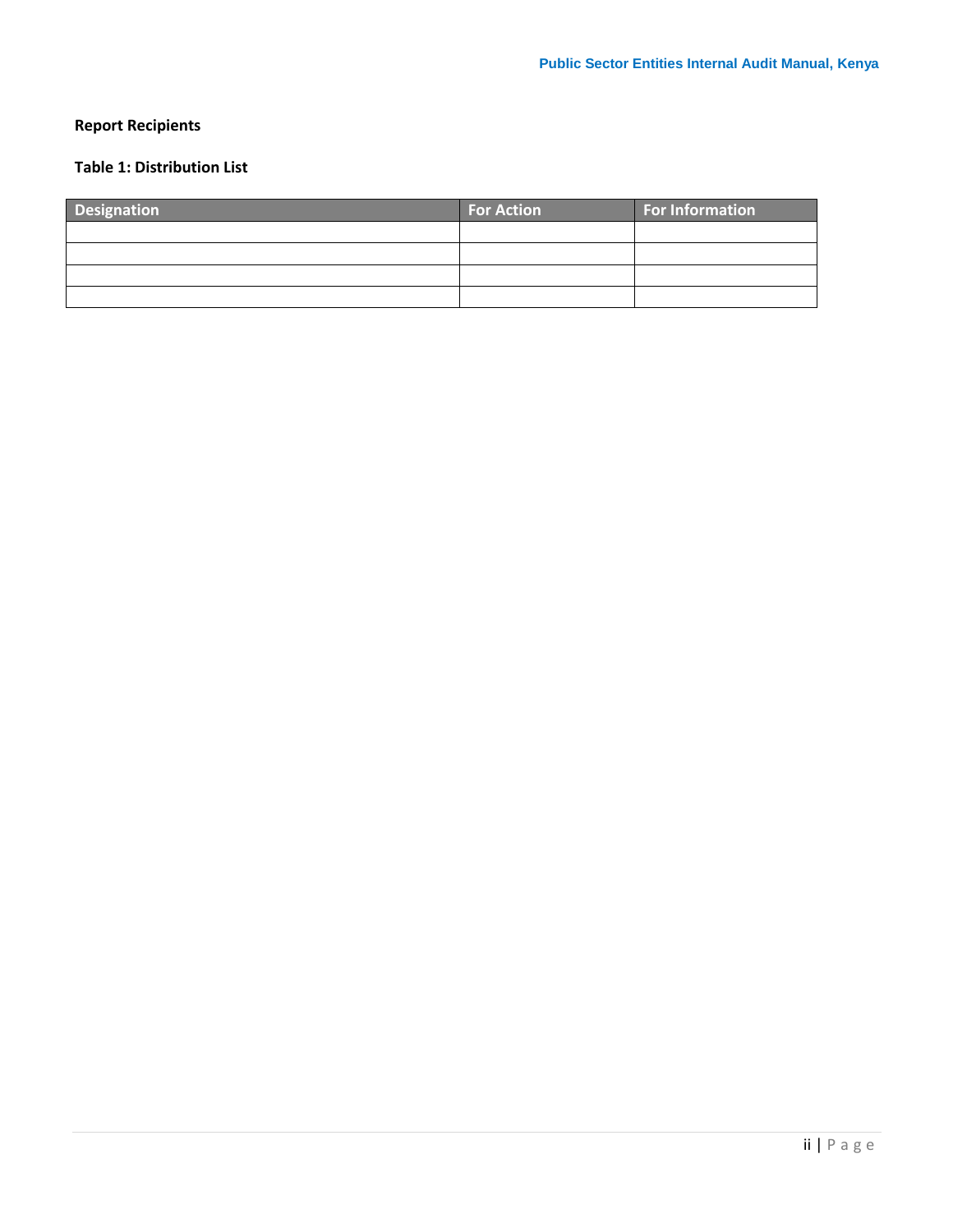#### **Table of Contents**

<span id="page-2-0"></span>

| $\mathbf{1}$ . |                                                               |  |
|----------------|---------------------------------------------------------------|--|
| 2.             |                                                               |  |
| 2.1            | IMPLEMENTATION OF THE ANNUAL RISK BASED INTERNAL AUDIT PLAN 1 |  |
| 2.2            |                                                               |  |
| 2.3            |                                                               |  |
| 2.3.1          |                                                               |  |
| 3.             |                                                               |  |
| 3.             |                                                               |  |
| 4.1            |                                                               |  |
| 4.2            |                                                               |  |
| 4.             |                                                               |  |
| 5.             |                                                               |  |
| 6.             |                                                               |  |
| 6.1            |                                                               |  |
| 7.2            |                                                               |  |
| 7.3            |                                                               |  |

#### **LIST OF DIAGRAMS AND TABLES**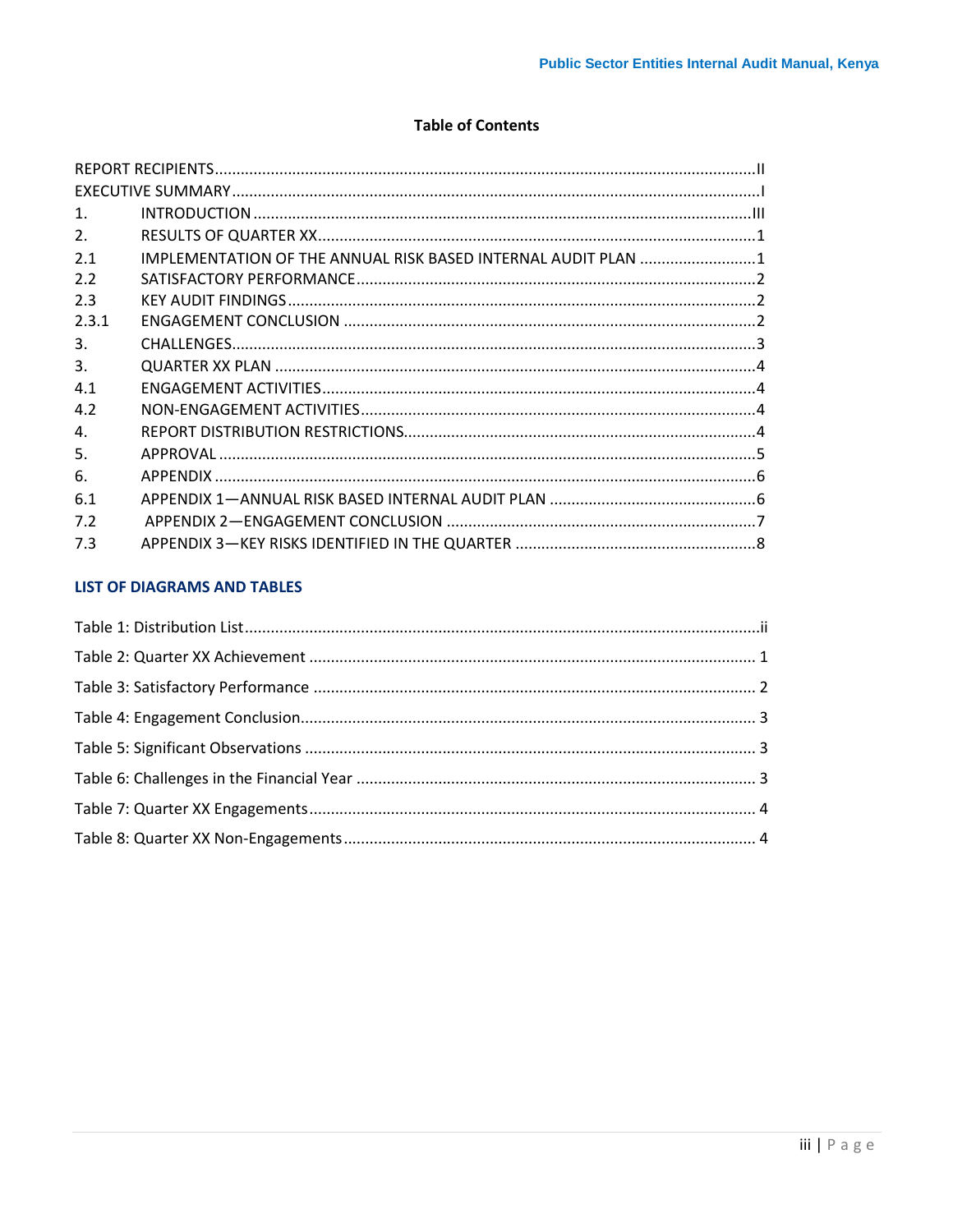### <span id="page-3-0"></span>**EXECUTIVE SUMMARY**

This section will contain information on:

- 1. PFMR r. 173 requires that the report be prepared and purpose of the report ( It should be submitted within 14 days of the end of the quarter to the Accounting Officer, the Audit Committee and the public sector Treasury).
- 2. Overview of IAF achievement in the quarter being reported (engagement and non-engagement achievements)
- 3. Summary of audit client satisfactory performance
- 4. Summary of key audit findings
- 5. Summary of challenges faced in the quarters and strategies to manage them.
- 6. Up-coming quarter activities (engagement and non-engagement).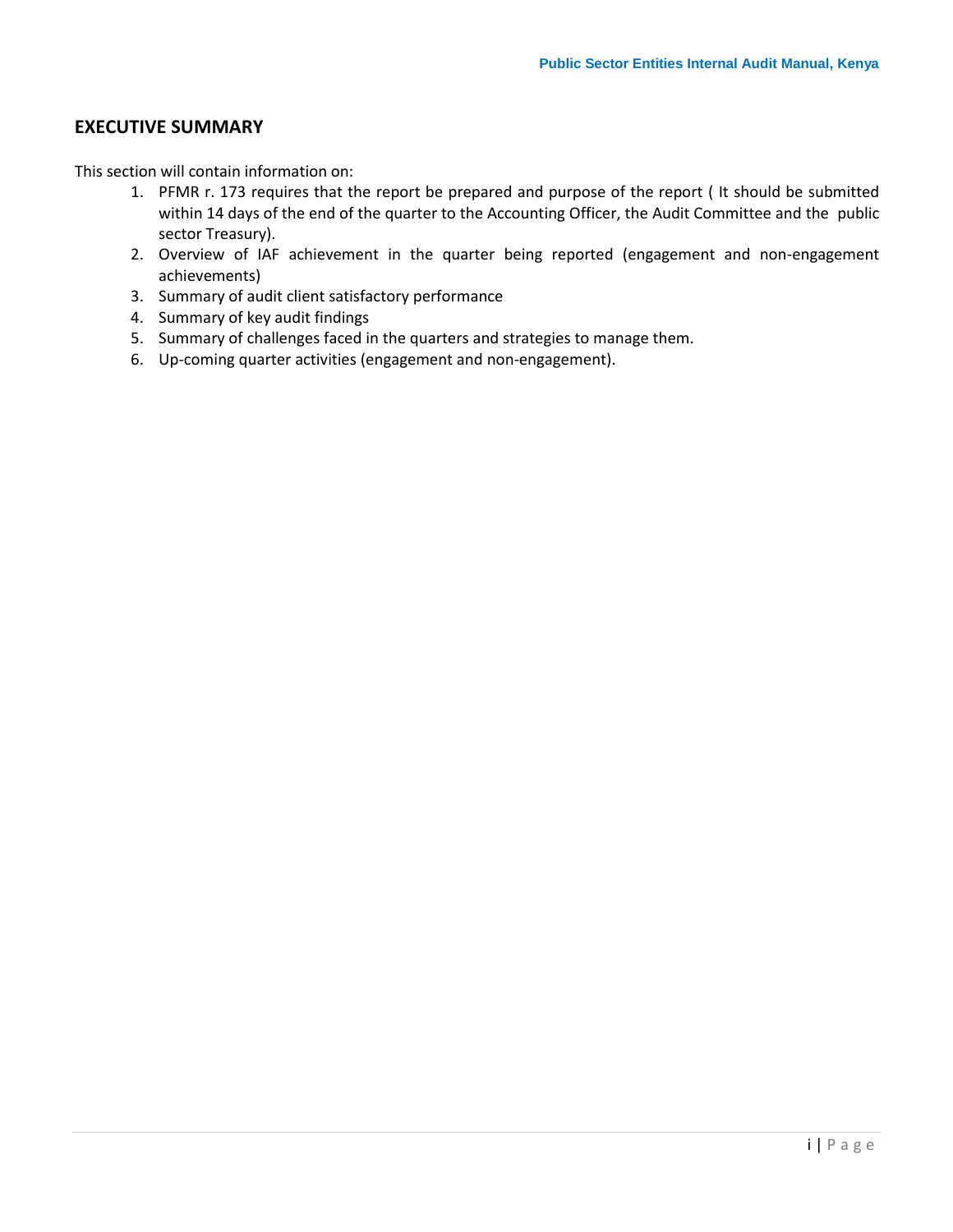## **1. Introduction**

This section will contain information on:

- 1. Summarize the mandate and purpose of IAF
- 2. PFM Regulations requirements to prepare quarterly internal audit reports.
- 3. Summarize management role of establishing and implementing governance, risk management and controls and Internal Auditor's role of providing assurance on the same.
- 4. Purpose of preparing the report.

The Internal Auditor should use the Internal Audit Manual to summarize the information required for this section

## <span id="page-4-0"></span>**2. Results of Quarter xx**

This section provides information on the implementation of the annual audit plan.

#### <span id="page-4-1"></span>**2.1 IMPLEMENTATION OF THE ANNUAL RISK BASED INTERNAL AUDIT PLAN**

This sub-section presents a dash-board or summary of implementation of the Annual Risk Based Internal Audit Plan may include the information in Table 1. The HIA shall include the annual audit plan as an appendix for ease of reference for the reader.

| <b>Areas of Performance</b> | <b>Remarks</b>                                                                                                                                                                                                                                                                                                                                                                                                                                                                                                                   |
|-----------------------------|----------------------------------------------------------------------------------------------------------------------------------------------------------------------------------------------------------------------------------------------------------------------------------------------------------------------------------------------------------------------------------------------------------------------------------------------------------------------------------------------------------------------------------|
| Engagement execution        | 1. Expected number of engagements undertaken vis-à-vis target for<br>the Quarter. This can be broken further into:<br>Assurance and consulting;<br>a.<br>Ad-hoc engagements;<br>b.<br>Follow-up engagements; and<br>C <sub>1</sub><br>Types of audits (financial, ICT, procure, projects etc).<br>d.<br>2. Remarks for undertaking less or more than the targeted<br>engagements.<br>3. Engagement ratings based on conclusion reached e.g. % of<br>engagements where conclusion is that the controls are working<br>effectively |
| Disseminating results       | 1. % of engagements completed and final reports issued. Remarks on<br>the status of the ones where report has not been issued e.g. %<br>writing draft report, awaiting feedback from audit client on draft<br>report.<br>2. % of final reports issued whose high risk observations have been<br>presented/issued to Accounting Officer and Audit Committee                                                                                                                                                                       |
| Findings                    | 1. Total number of high risk findings.<br>2. Provide information on trend analysis e.g. comparing to previous<br>audits of the areas audited<br>3. Repeat findings<br>4. Risks that management have accepted that above risk appetite                                                                                                                                                                                                                                                                                            |
| Recommendation              | 1. % implemented (Internal audit, OAG and other assurance providers)<br>2. % over-due recommendations<br>3. Responsible persons to take action                                                                                                                                                                                                                                                                                                                                                                                   |

#### <span id="page-4-2"></span>**Table 2: Quarter XX Achievement**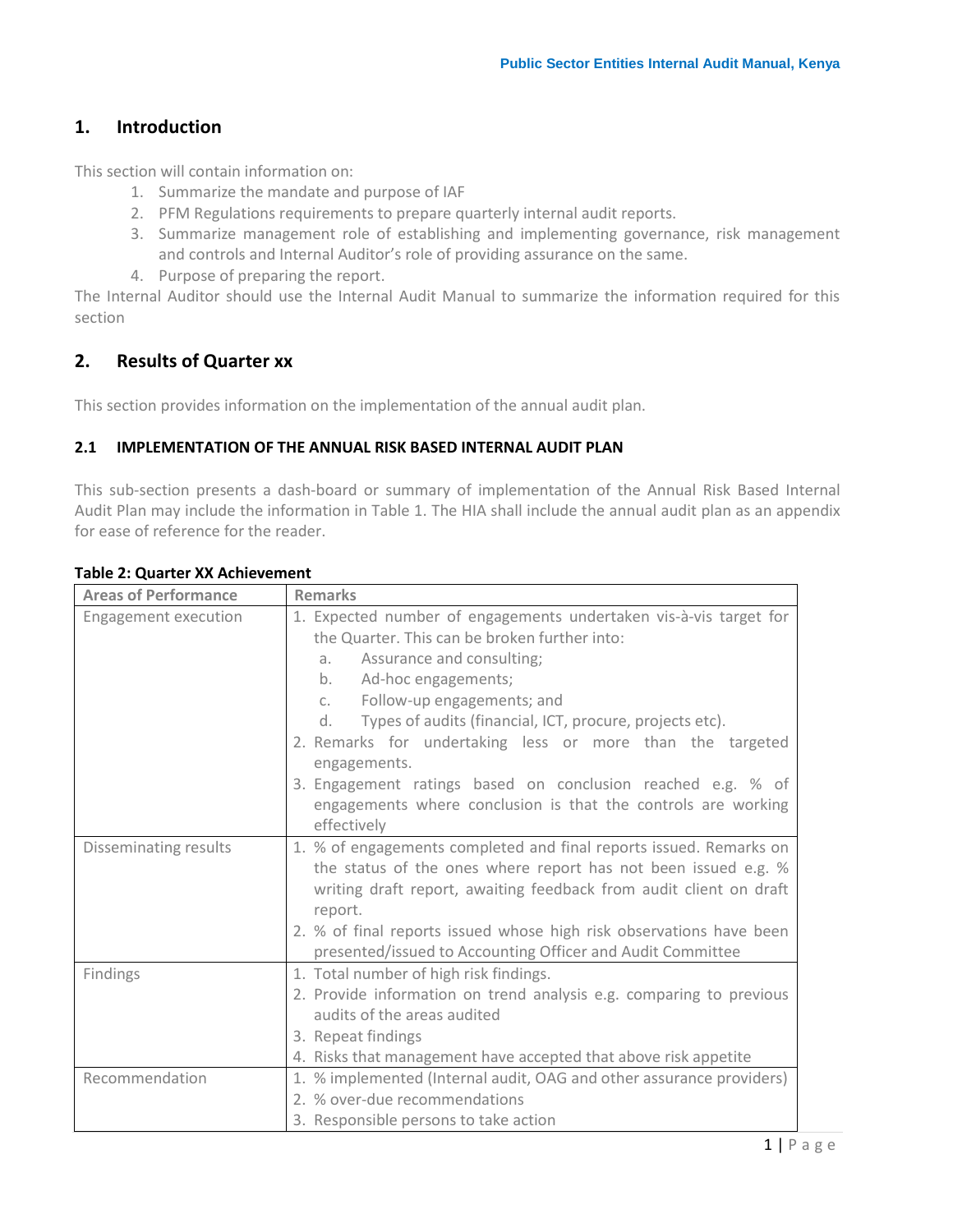| <b>Areas of Performance</b> | <b>Remarks</b>                                   |
|-----------------------------|--------------------------------------------------|
|                             | 4. Timeline for execution of the recommendations |
| <b>Staff</b>                | 1. Man-hours analysis                            |
|                             | 2. Staff utilization                             |
| Resource utilization        | 1. Actual receipts vis-à-vis budget              |
|                             | 2. Actual expenditure vis-à-vis budget           |
| Achievement<br>non-I<br>on  | 1. Strategic plan activities                     |
| engagement activities       | 2. Capacity building                             |
|                             | 3. Key administrative action undertaken          |

#### <span id="page-5-0"></span>**2.2 SATISFACTORY PERFORMANCE**

This sub-section provides a summary on activities implemented by management to strengthen governance, risk management and controls since the last engagement (this is in-line with PFMR Section 171 (3) that require acknowledgement of satisfactory performance.

#### <span id="page-5-3"></span>**Table 3: Satisfactory Performance**

| <b>Areas of Performance</b> | <b>Remarks</b>                                                                                                                                                                            |
|-----------------------------|-------------------------------------------------------------------------------------------------------------------------------------------------------------------------------------------|
| Governance                  | Activities undertaken to enhance governance e.g. enhancing<br>supervision and management reporting (enables the next level of<br>management to provide oversight)                         |
| <b>Risk Management</b>      | Activities undertaken to enhance risk management e.g. undertaking<br>annual risk assessment, training of risk champions, integrating risk<br>reporting with performance management etc.   |
| Controls                    | 1. Review of policies and procedures<br>2. Automating processes<br>3. Implementation of recommendations<br>4. Impact of implementing recommendations<br>5. Fewer high risk audit findings |

#### <span id="page-5-1"></span>**2.3 KEY AUDIT FINDINGS**

Summarized significant results of the engagements undertaken in a quarter and includes below elements:

- a. Condition-Factual evidence identified during the course of engagement
- b. Criteria-Standards, measures or expectations used in making and evaluation or verification
- c. Cause-Answers the question what allows the conditions to exist and why did the condition occur
- d. Consequence -The effect of the difference brought about by assessing the cause that is, the difference between what allows the condition to exist and why it occurred. Rating-This will allow the identification of significance of each observation
- e. Corrective Action These are suggestions for correcting conditions and identifying the cause to prevent recurrence (or the creation of new conditions). Recommendations provide an efficient and effective way to address the gaps identified between condition and criteria.

#### <span id="page-5-2"></span>**2.3.1 ENGAGEMENT CONCLUSION**

Provides below information: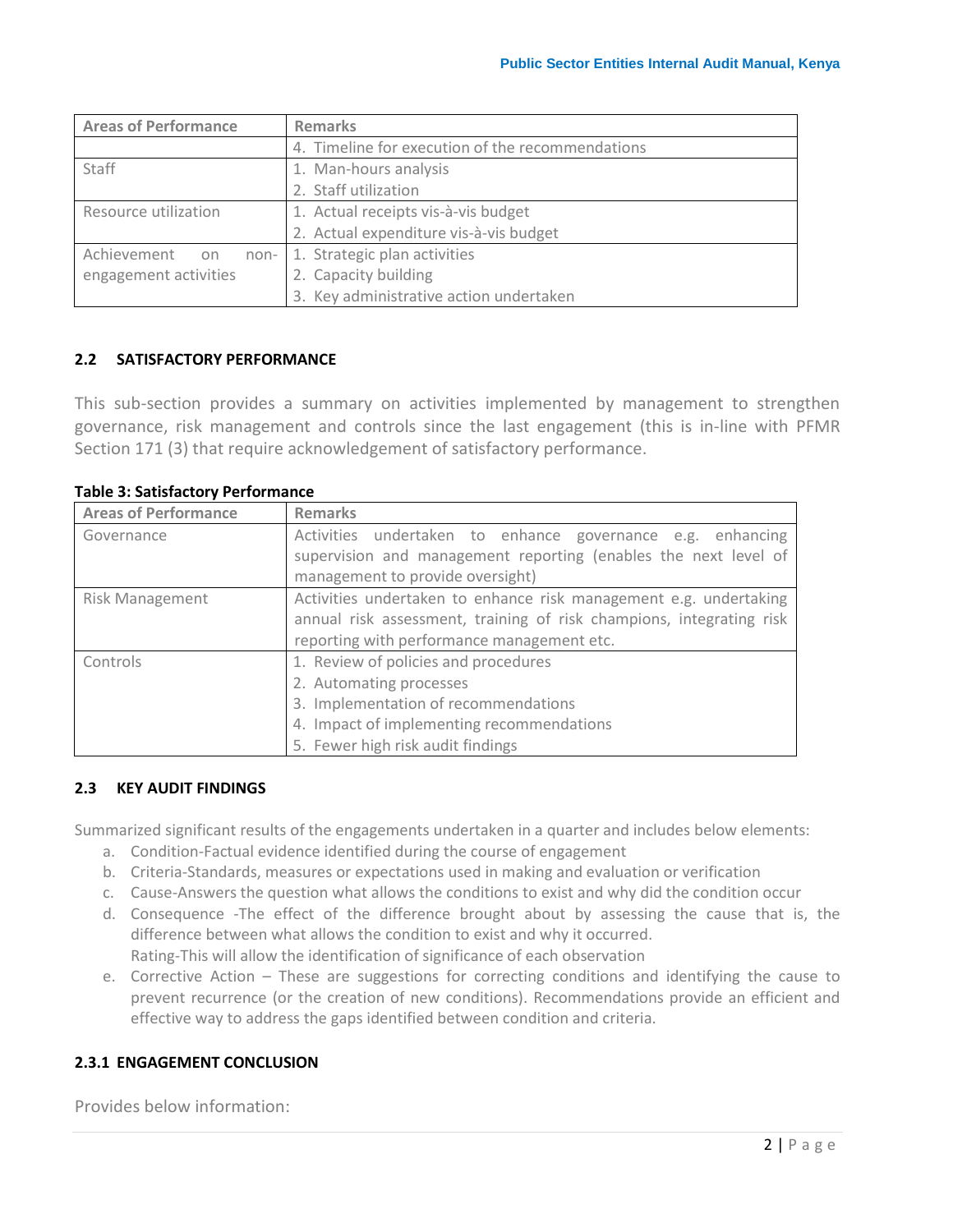a. HIA conclusion of each engagement undertaken

#### <span id="page-6-1"></span>**Table 4: Engagement Conclusion**

| Ref    | Engagement                                               | <b>Status</b>                                      | Conclusion  |
|--------|----------------------------------------------------------|----------------------------------------------------|-------------|
| Report | Name of engagement as Completed, on-going HIA engagement |                                                    |             |
|        | reference per annual plan                                | (field work finished, draft   conclusion (refer to |             |
|        |                                                          | report or awaiting audit appendix 2 for a          |             |
|        |                                                          | client feedback)                                   | guide<br>on |
|        |                                                          |                                                    | conclusions |

#### <span id="page-6-2"></span>**Table 5: Significant Observations**

|  | Ref   Finding   Recommendation   Agreed | <b>Action Plan</b> | Management Status | <b>Responsible Timelines</b> |  |
|--|-----------------------------------------|--------------------|-------------------|------------------------------|--|
|  |                                         |                    |                   |                              |  |

The Internal Auditor can provide more information as an appendix. Before issuance of the quarterly report the HIA shall obtain updates status on the implementation of agreed management action plan.

## <span id="page-6-0"></span>**3. Challenges**

This section provides challenges that the IAF faced in the quarter being reported and strategies to overcome the same.

#### <span id="page-6-3"></span>**Table 6: Challenges in the Financial Year**

| Challenge     | Quarter of | <b>Status</b> | Impact | Management      | Responsibility | Period | <b>Resources</b> | Remarks |
|---------------|------------|---------------|--------|-----------------|----------------|--------|------------------|---------|
|               | Occurrence | (Open/Closed) |        | <b>Strategy</b> |                |        |                  |         |
| Lack<br>οf    |            |               |        |                 |                |        |                  |         |
| adequate      |            |               |        |                 |                |        |                  |         |
| funding       |            |               |        |                 |                |        |                  |         |
| Impairment of |            |               |        |                 |                |        |                  |         |
| independence  |            |               |        |                 |                |        |                  |         |
| Impairment of |            |               |        |                 |                |        |                  |         |
| objectivity   |            |               |        |                 |                |        |                  |         |
| of<br>Lack    |            |               |        |                 |                |        |                  |         |
| adequate      |            |               |        |                 |                |        |                  |         |
| personnel     |            |               |        |                 |                |        |                  |         |

Under status, the HIA will indicate if the challenge has been resolved (closed) or not (open).

- 1. Open: where the matter is open, the HIA shall provide information on the management action required to resolve the matter, responsible person, period and resources. Where the issue was reported in earlier quarters and nothing has been done about it, the HIA shall provide information on the reason for the same.
- 2. Where the matter has been resolved, the HIA will indicate N/A under impact and provide information on what was done to resolve the issue (who resolved the issue, resources spent and time taken). This is useful as lessons learnt.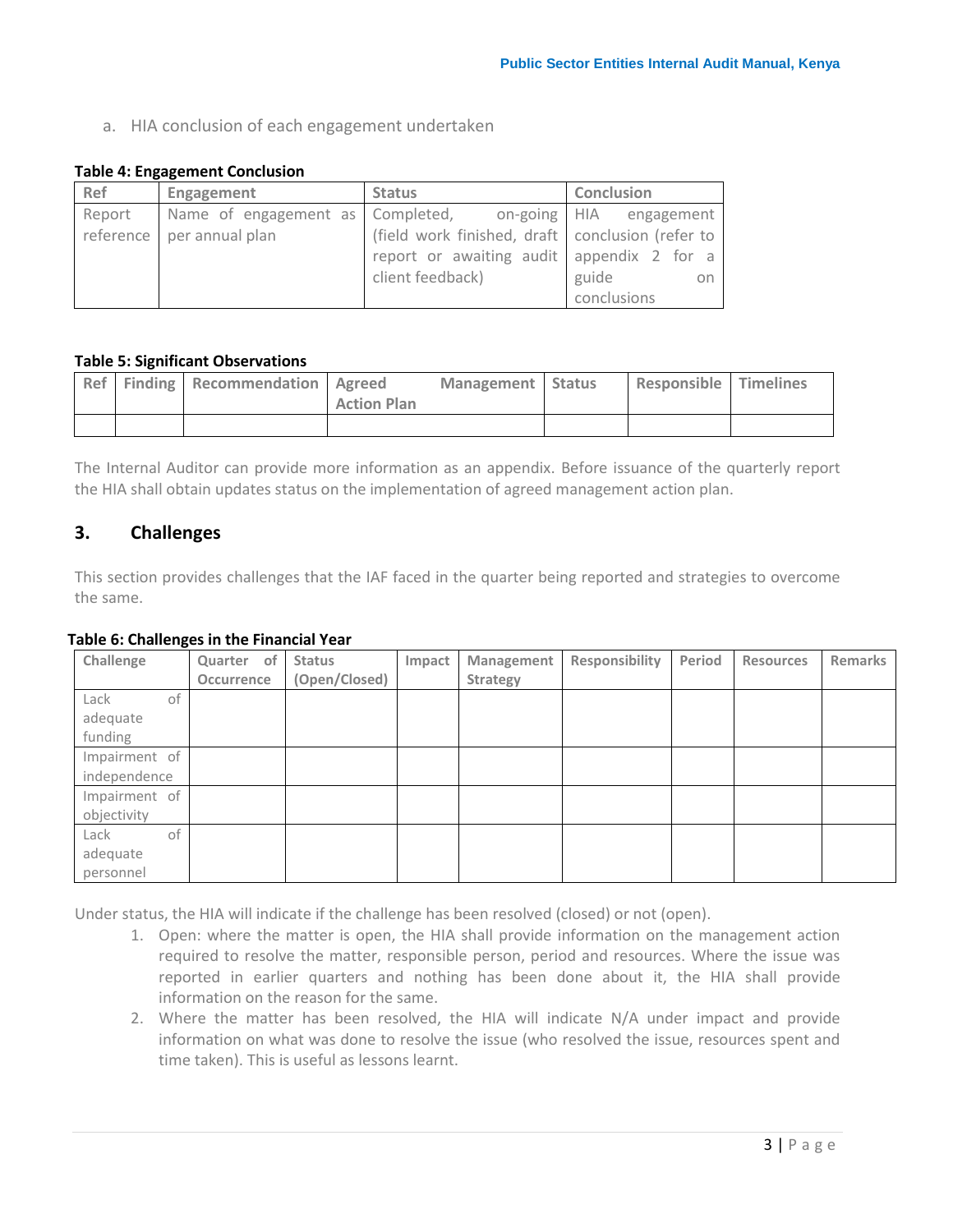## <span id="page-7-0"></span>**3. Quarter XX Plan**

This section provides information on the engagement and non-engagement activities that will be undertaken in the next quarter as per the annual audit plan. Any changes in the annual audit plan will also be contained in this section.

#### <span id="page-7-1"></span>**4.1 ENGAGEMENT ACTIVITIES**

This sub-section provides information on the engagements that will be undertaken in the next quarter. It will include information on engagements that were rescheduled from previous quarter and justification for their rescheduling.

| Reference | Engagement | <b>Risk</b> | <b>Function</b> | Period | <b>Remarks</b>                     |
|-----------|------------|-------------|-----------------|--------|------------------------------------|
|           |            | Rating      |                 |        |                                    |
|           |            |             |                 |        | As per annual audit plan           |
|           |            |             |                 |        | Ad-hoc request by management       |
|           |            |             |                 |        | Rescheduled from Quarter XX due to |
|           |            |             |                 |        | unavailability of audit client     |
|           |            |             |                 |        |                                    |
|           |            |             |                 |        |                                    |
|           |            |             |                 |        |                                    |

#### <span id="page-7-4"></span>**Table 7: Quarter XX Engagements**

#### <span id="page-7-2"></span>**4.2 NON-ENGAGEMENT ACTIVITIES**

This sub-section provides information on the engagements that will be undertaken in the next quarter. It will include information on engagements that were rescheduled from previous quarter and justification for their rescheduling.

#### <span id="page-7-5"></span>**Table 8: Quarter XX Non-Engagements**

| <b>Reference   Activity</b> | Period | <b>Remarks</b> |
|-----------------------------|--------|----------------|
|                             |        |                |
|                             |        |                |
|                             |        |                |
|                             |        |                |

#### <span id="page-7-3"></span>**4. Report Distribution Restrictions**

This report is intended solely for use by management, Accounting Officer and the Audit Committee of [include name of entity]. No party other than those to whom it is addressed may rely upon this report / information for any purpose whatsoever. It must not be made available or copied in whole or in part to any other party without our prior written consent and approval by the Accounting Officer.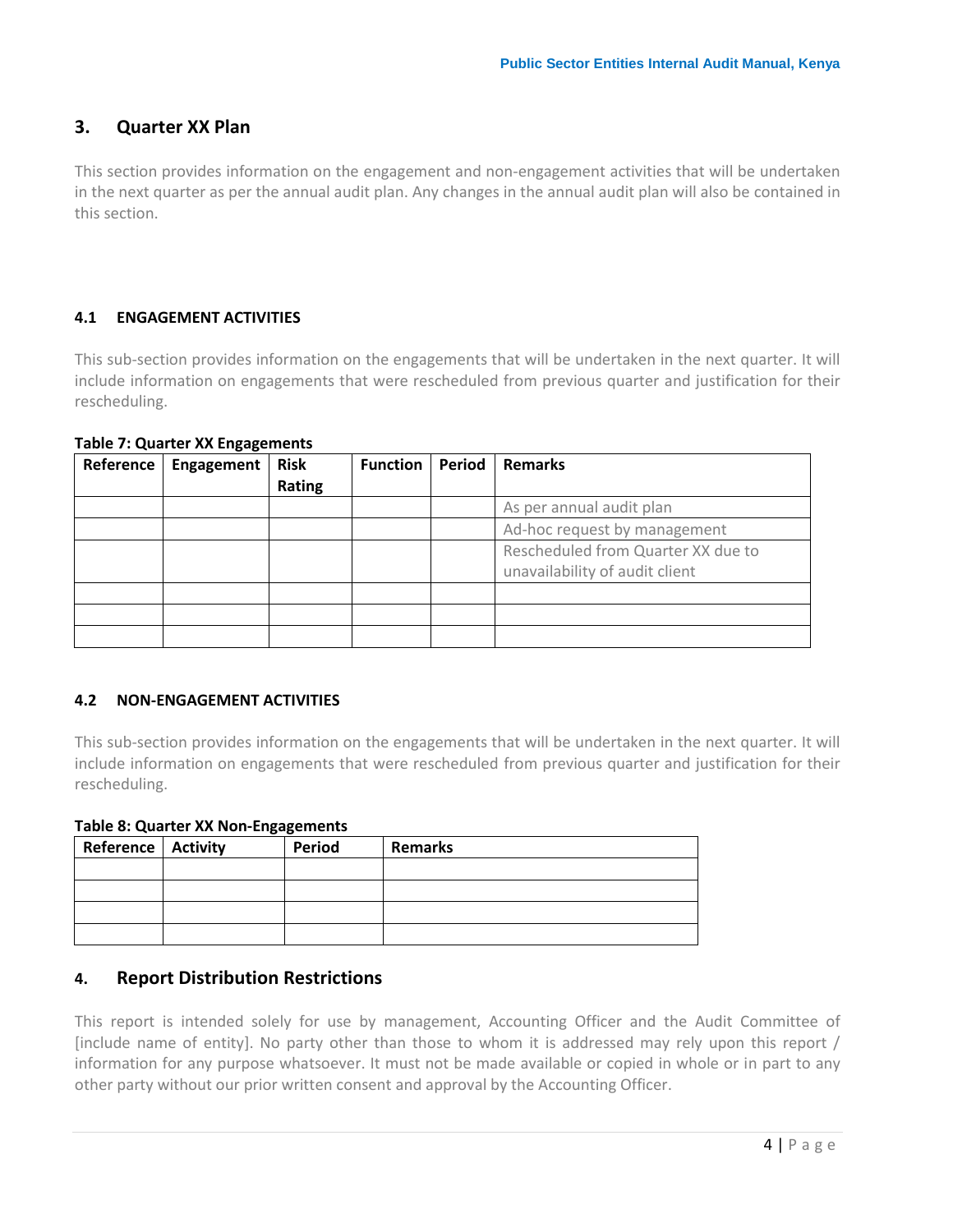## <span id="page-8-0"></span>**5. Approval**

The HIA takes responsibility for this report at this date which has been discussed and agreed with management.

[Name] Head of Internal Audit Function

\_\_\_\_\_\_\_\_\_\_\_\_\_\_\_\_\_\_\_\_\_\_\_\_\_\_\_\_\_

\_\_\_\_\_\_\_\_\_\_\_\_\_\_\_\_\_\_\_\_\_\_\_\_\_\_\_\_\_

Date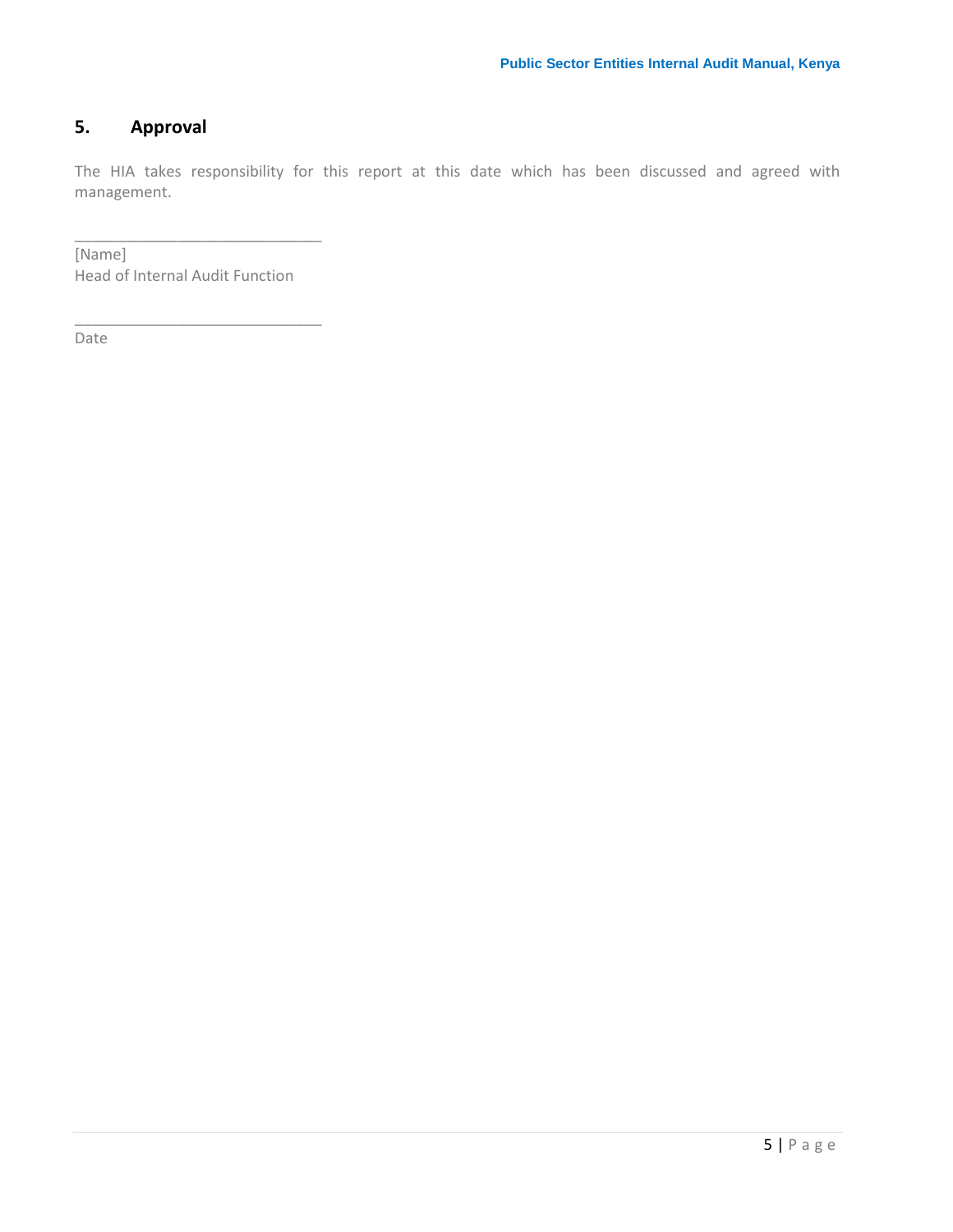## **6. Appendix**

#### **6.1 Appendix 1—Annual Risk Based Internal Audit Plan**

<span id="page-9-1"></span><span id="page-9-0"></span>This sub-section provides an extract of the annual audit plan indicating the assignments that are to be undertaken. On a minimum the HIA shall provide information on the quarter being reported on and the next quarter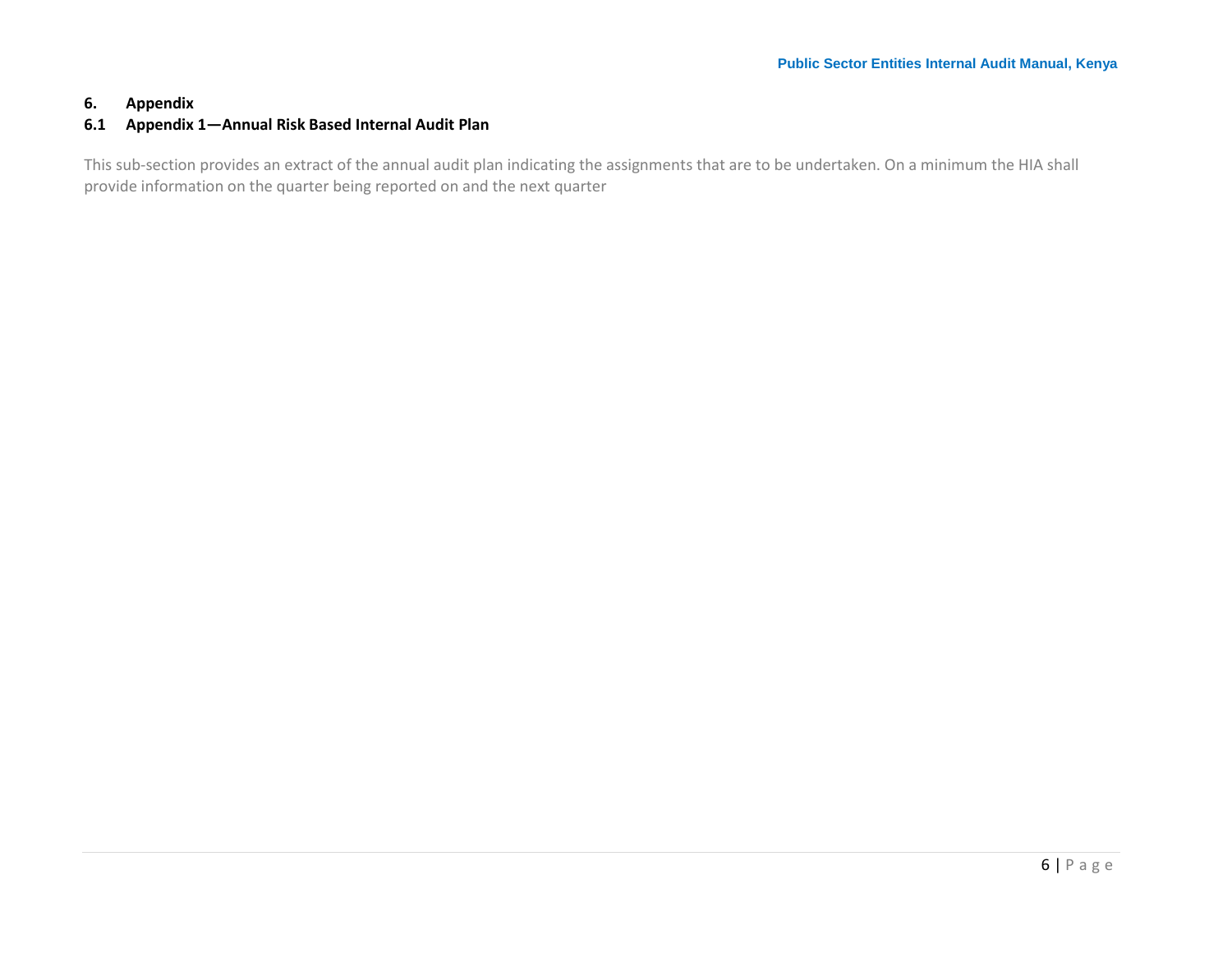| <b>Rating</b>                                  | <b>Definition</b>                                                                                                                                                |
|------------------------------------------------|------------------------------------------------------------------------------------------------------------------------------------------------------------------|
| Inadequate<br>[Red]                            | The majority of our findings are of a serious nature and require immediate<br>management intervention to achieve business objectives.                            |
| <b>Needs</b><br><b>Improvement</b><br>[Orange] | The majority of our findings are medium risks that require management focus<br>to rectify.                                                                       |
| <b>Satisfactory</b><br>[Yellow]                | Some governance, risk management or control deficiencies were identified,<br>however, these were mainly administrative in nature and can easily be<br>rectified. |
| <b>Effective</b><br>[Green]                    | Governance, risk management or controls are operating effectively (subject to<br>the limitations of sample testing).                                             |

## <span id="page-10-0"></span>**7.2 Appendix 2—Engagement Conclusion**